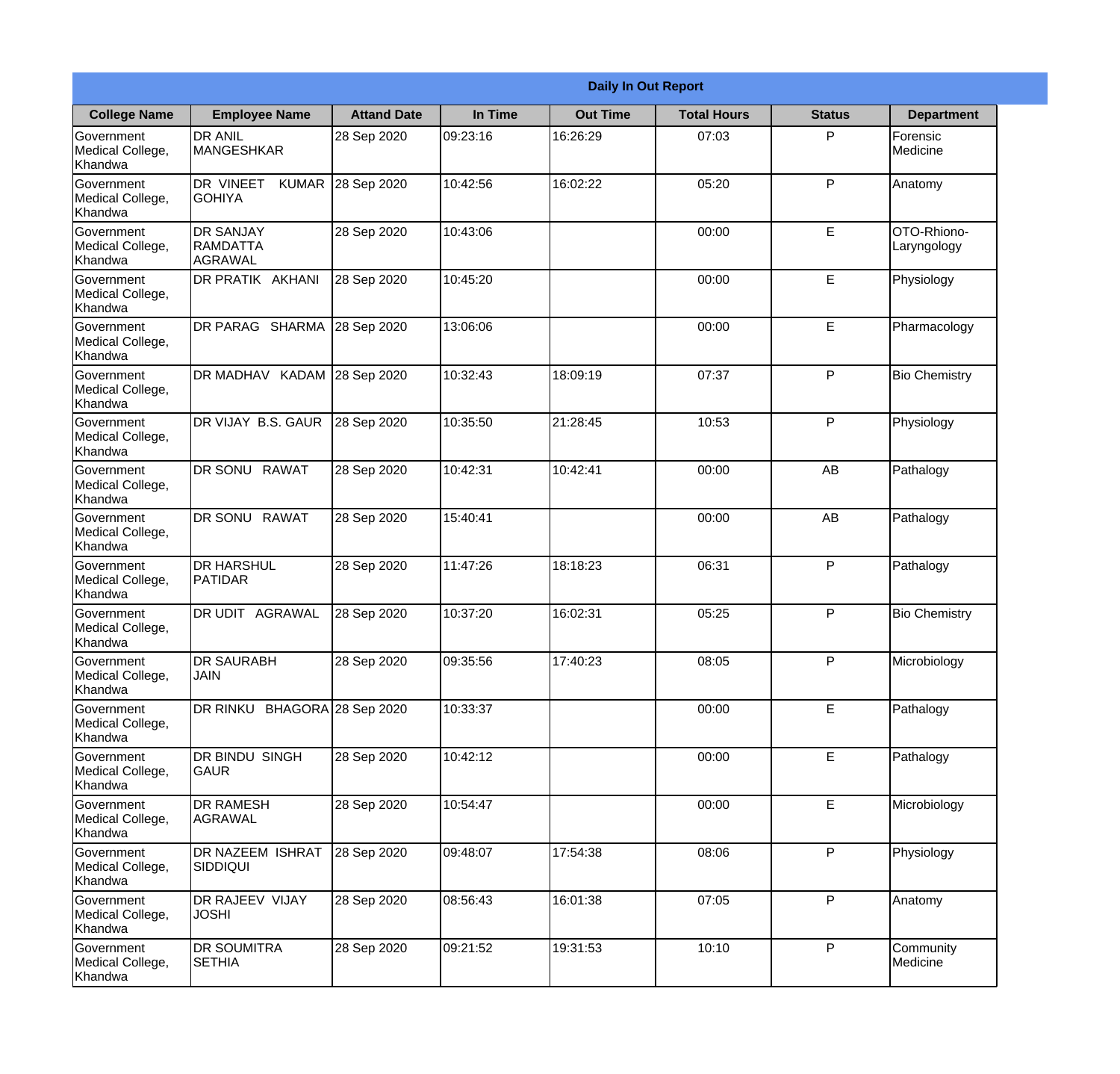| <b>Designation</b>                  | <b>Category</b>     |
|-------------------------------------|---------------------|
| Assistant Professor   Para Clinical |                     |
| Professor                           | <b>Non Clinical</b> |
| Professor                           | Clinical            |
| Assistant Professor                 | Non Clinical        |
| Professor                           | Para Clinical       |
| Assistant Professor   Non Clinical  |                     |
| Associate Professor Non Clinical    |                     |
| Demonstrator/Tutor   Para Clinical  |                     |
| Demonstrator/Tutor   Para Clinical  |                     |
| Assistant Professor   Para Clinical |                     |
| Associate Professor Non Clinical    |                     |
| Associate Professor Para Clinical   |                     |
| Assistant Professor   Para Clinical |                     |
| Associate Professor Para Clinical   |                     |
| Assistant Professor   Para Clinical |                     |
| Professor                           | Non Clinical        |
| <b>Assistant Professor</b>          | Non Clinical        |
| Assistant Professor                 | Para Clinical       |

## **Daily In Out Report**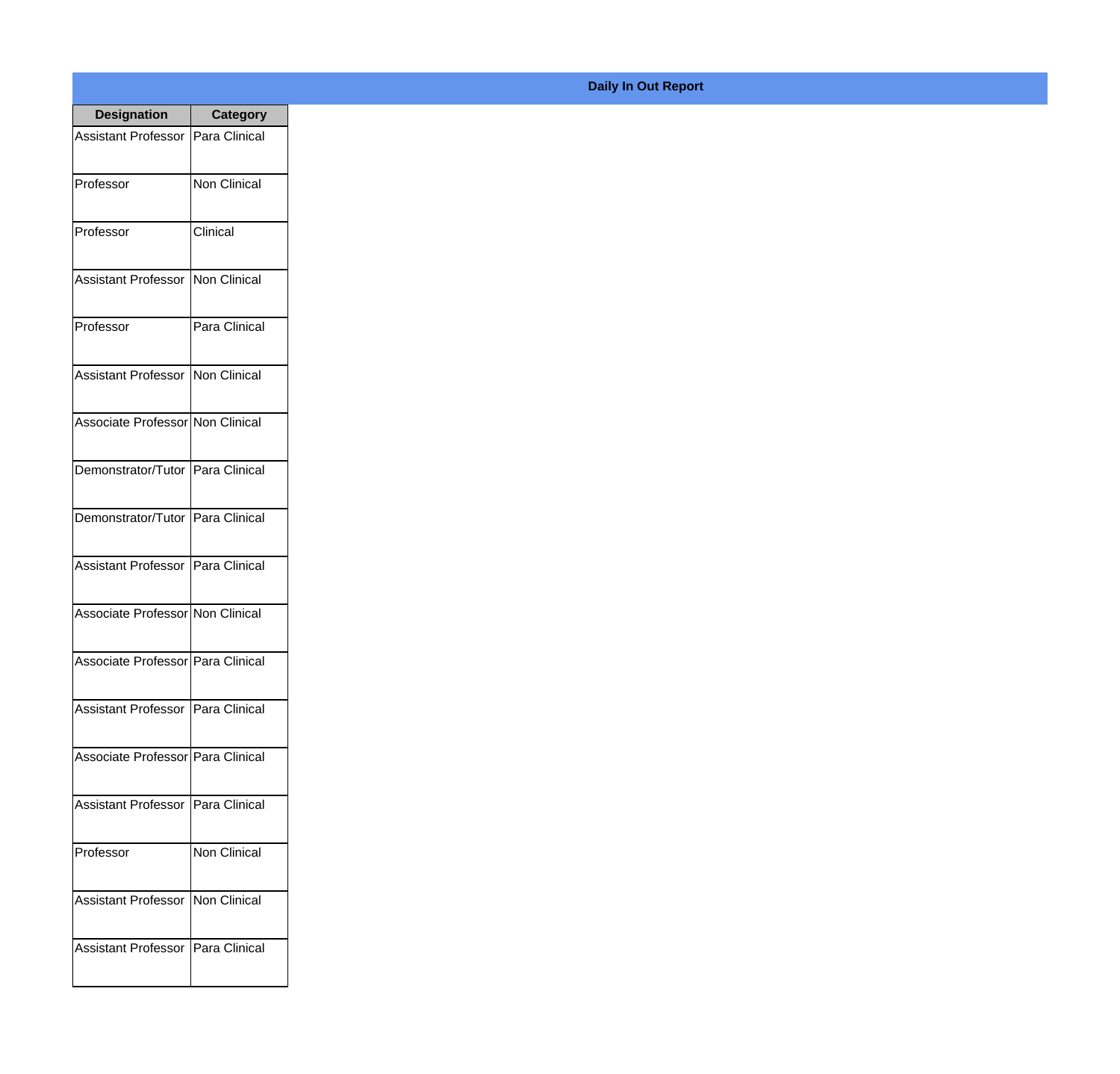|                                                  |                                                       |             |          |          | <b>Daily In Out Report</b> |              |                        |
|--------------------------------------------------|-------------------------------------------------------|-------------|----------|----------|----------------------------|--------------|------------------------|
| <b>Government</b><br>Medical College,<br>Khandwa | DR RASHMI YADAV                                       | 28 Sep 2020 | 09:21:10 |          | 00:00                      | E            | Community<br>Medicine  |
| Government<br>Medical College,<br>Khandwa        | <b>MR PIYUSH KUMAR</b><br><b>MISHRA</b>               | 28 Sep 2020 | 10:31:20 |          | 00:00                      | E            | Community<br>Medicine  |
| <b>Government</b><br>Medical College,<br>Khandwa | DR SACHIN PARMAR 28 Sep 2020                          |             | 09:27:40 | 19:32:11 | 10:05                      | P            | Community<br>Medicine  |
| Government<br>Medical College,<br>Khandwa        | DR PRAMILA VERMA 28 Sep 2020                          |             | 11:02:07 | 17:54:50 | 06:52                      | $\mathsf{P}$ | Paediatrics            |
| Government<br>Medical College,<br>Khandwa        | <b>DR GARIMA</b><br><b>AGRAWAL</b><br><b>VARSHNEY</b> | 28 Sep 2020 | 11:40:33 |          | 00:00                      | E            | Paediatrics            |
| Government<br>Medical College,<br>Khandwa        | DR SIDDHARTH<br><b>BANODE</b>                         | 28 Sep 2020 | 09:44:20 | 17:12:21 | 07:28                      | $\mathsf{P}$ | Pharmacology           |
| Government<br>Medical College,<br>Khandwa        | <b>DR PRIYA KAPOOR</b><br>KAPOOR                      | 28 Sep 2020 | 10:26:51 | 17:08:28 | 06:42                      | $\mathsf{P}$ | Pathalogy              |
| Government<br>Medical College,<br>Khandwa        | <b>DR SAPNA</b><br><b>MAHESHRAM</b>                   | 28 Sep 2020 | 10:40:06 |          | 00:00                      | E            | Community<br>Medicine  |
| Government<br>Medical College,<br>Khandwa        | <b>DR SEEMA</b><br><b>SUDHAKARRAO</b><br>SUTAY        | 28 Sep 2020 | 10:42:21 | 18:03:11 | 07:21                      | $\mathsf{P}$ | Forensic<br>Medicine   |
| <b>Government</b><br>Medical College,<br>Khandwa | DR RAKESH SINGH<br><b>HAZARI</b>                      | 28 Sep 2020 | 14:40:17 |          | 00:00                      | E            | Pathalogy              |
| Government<br>Medical College,<br>Khandwa        | <b>DR ANANT</b><br><b>TUKARAM PAWAR</b>               | 28 Sep 2020 | 19:31:44 |          | 00:00                      | E            | Community<br>Medicine  |
| Government<br>Medical College,<br>Khandwa        | DR SHAIKH M.KHALIQ 28 Sep 2020                        |             | 10:53:21 |          | 00:00                      | E            | <b>Bio Chemistry</b>   |
| Government<br>Medical College,<br>Khandwa        | DR RAJU                                               | 28 Sep 2020 | 10:41:08 | 19:09:11 | 08:28                      | P            | Forensic<br>Medicine   |
| Government<br>Medical College,<br>Khandwa        | DR AJAY GANGJI                                        | 28 Sep 2020 | 13:06:39 |          | 00:00                      | E            | <b>General Surgery</b> |
| Government<br>Medical College,<br>Khandwa        | <b>DR ARUN KUMAR</b><br>PARGI                         | 28 Sep 2020 | 11:02:40 |          | 00:00                      | E            | <b>General Surgery</b> |
| Government<br>Medical College,<br>Khandwa        | DR NITESHKUMAR<br>KISHORILAL<br><b>RATHORE</b>        | 28 Sep 2020 | 09:53:03 |          | 00:00                      | E            | Pharmacology           |
| Government<br>Medical College,<br>Khandwa        | DR PRIYESH<br><b>MARSKOLE</b>                         | 28 Sep 2020 | 10:41:28 |          | 00:00                      | E            | Community<br>Medicine  |
| Government<br>Medical College,<br>Khandwa        | DR SANGEETA<br><b>CHINCHOLE</b>                       | 28 Sep 2020 | 10:45:09 |          | 00:00                      | E            | Physiology             |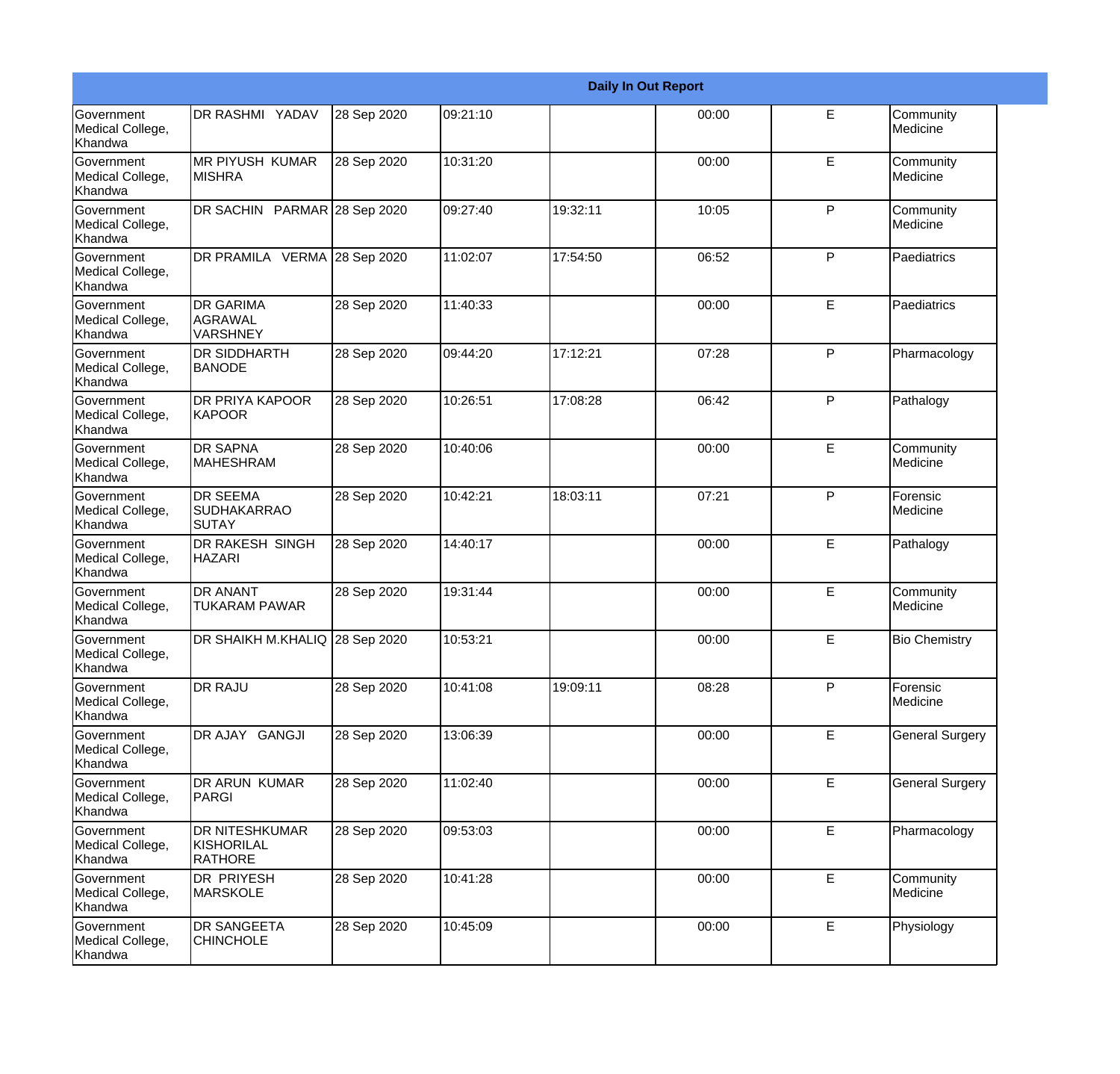| Assistant Professor   Para Clinical |               |
|-------------------------------------|---------------|
|                                     |               |
| Statistician                        | Para Clinical |
| Assistant Professor Para Clinical   |               |
|                                     |               |
| Professor                           | Clinical      |
| Associate Professor Clinical        |               |
|                                     |               |
| Associate Professor Para Clinical   |               |
| Demonstrator/Tutor Para Clinical    |               |
|                                     |               |
| Associate Professor Para Clinical   |               |
| Professor                           | Para Clinical |
|                                     |               |
| Professor                           | Para Clinical |
| Professor                           | Para Clinical |
|                                     |               |
| Professor                           | Non Clinical  |
| Demonstrator/Tutor Para Clinical    |               |
|                                     |               |
| Professor                           | Clinical      |
| Assistant Professor Clinical        |               |
|                                     |               |
| Demonstrator/Tutor Para Clinical    |               |
| Associate Professor Para Clinical   |               |
|                                     |               |
| Demonstrator/Tutor   Non Clinical   |               |
|                                     |               |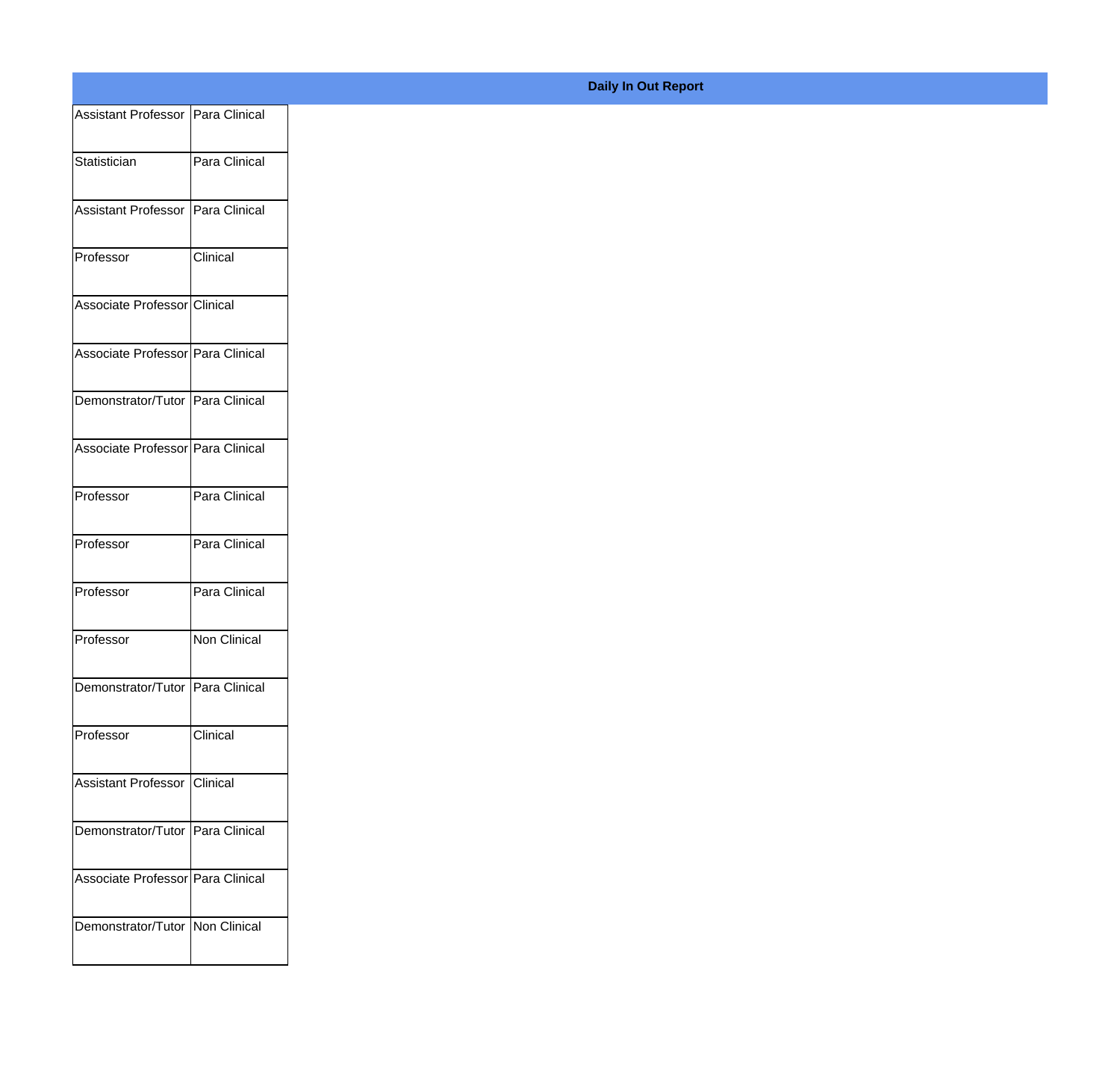|                                                         |                                                   |             |          | <b>Daily In Out Report</b> |       |    |                                   |
|---------------------------------------------------------|---------------------------------------------------|-------------|----------|----------------------------|-------|----|-----------------------------------|
| <b>Government</b><br>Medical College,<br>Khandwa        | DR NEERAJ KUMAR                                   | 28 Sep 2020 | 09:49:51 |                            | 00:00 | E  | Dentisry                          |
| <b>Government</b><br>Medical College,<br>Khandwa        | DR SUNIL BAJOLIYA                                 | 28 Sep 2020 | 09:58:37 |                            | 00:00 | E  | <b>OTO-Rhiono-</b><br>Laryngology |
| <b>Government</b><br>Medical College,<br><b>Khandwa</b> | DR NISHA MANDLOI<br><b>PANWAR</b>                 | 28 Sep 2020 | 09:41:48 |                            | 00:00 | E  | Obstetrics &<br>Gynaecology       |
| <b>Government</b><br>Medical College,<br>Khandwa        | DR NANDINI DIXIT                                  | 28 Sep 2020 | 09:49:37 |                            | 00:00 | E  | Paediatrics                       |
| <b>Government</b><br>Medical College,<br>Khandwa        | <b>DR JITENDRA</b><br><b>AHIRWAR</b>              | 28 Sep 2020 | 11:20:41 | 19:08:58                   | 07:48 | P  | Pathalogy                         |
| <b>Government</b><br>Medical College,<br>Khandwa        | <b>DR MUKTESHWARI</b><br><b>GUPTA</b>             | 28 Sep 2020 | 09:58:52 |                            | 00:00 | E  | Pharmacology                      |
| Government<br>Medical College,<br>Khandwa               | DR YASHPAL RAY                                    | 28 Sep 2020 | 10:07:31 | 10:07:47                   | 00:00 | AB | Anatomy                           |
| <b>Government</b><br>Medical College,<br>Khandwa        | DR YASHPAL RAY                                    | 28 Sep 2020 | 16:47:48 |                            | 00:00 | AB | Anatomy                           |
| Government<br>Medical College,<br><b>Khandwa</b>        | <b>DR DEEPIKA</b><br>PANWAR                       | 28 Sep 2020 | 10:53:29 |                            | 00:00 | E  | <b>Bio Chemistry</b>              |
| <b>Government</b><br>Medical College,<br>Khandwa        | <b>DR VISHAL</b><br><b>KUMAR</b><br><b>THAKRE</b> | 28 Sep 2020 | 10:45:34 |                            | 00:00 | E  | Physiology                        |
| <b>Government</b><br>Medical College,<br>Khandwa        | <b>MOHIT GARG</b>                                 | 28 Sep 2020 | 12:28:11 |                            | 00:00 | E  | <b>General Medicine</b>           |